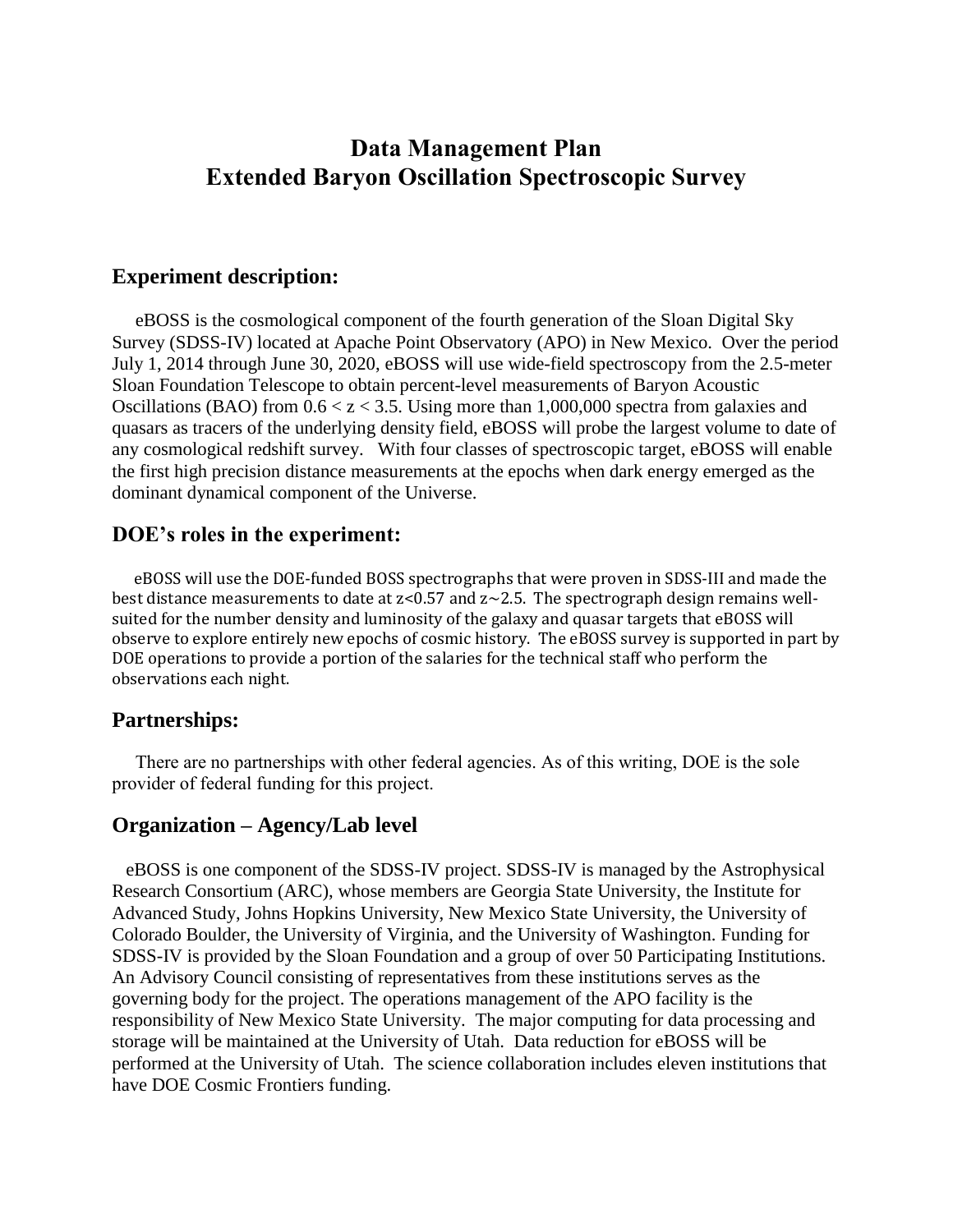# **Organization – Experiment level**

 The Principal Investigator (PI) of eBOSS is Jean-Paul Kneib at École Polytechnique Fédérale de Lausanne. The Instrument Scientist is Kyle Dawson at University of Utah (PI of the DOE operations grant). The Survey Scientist is Will Percival at University of Portsmouth.

 The Instrument Scientist is responsible for the implementation of the eBOSS survey. He oversaw survey readiness in terms of targeting before the beginning of observations. He ensures that the survey progresses towards the completion of its goals and requirements now that observations have begun. Furthermore, he will monitor instrument and hardware performance throughout the survey. The organization of imaging, target selection, and pipeline effort is shown in the chart below:



 The entire targeting effort is coordinated by Jeremy Tinker (NYU). As the Targeting Coordinator, he works with the targeting groups to ensure consistency of input file formats, verify that appropriate imaging data products are included in the internal and public releases of data, and determine what computing resources are adequate to store and access the imaging data.

 Hee-Jong Seo (University of Ohio) is the Tiling Coordinator. She assigns fibers to LRG, ELG, and quasar targets once the selection from imaging data is complete. The primary responsibility of the Tiling Coordinator is to define the geometry of the survey by specifying the location of all fibers and plates to be observed. The tiling process provides the link between the targeting data (as inputs) and the final processed spectroscopic data (as the final outputs of the survey).

 The eBOSS software pipelines will rely primarily on the well-developed pipelines for BOSS. Julian Bautista (Utah) is the eBOSS Lead Data Scientist and oversees this effort.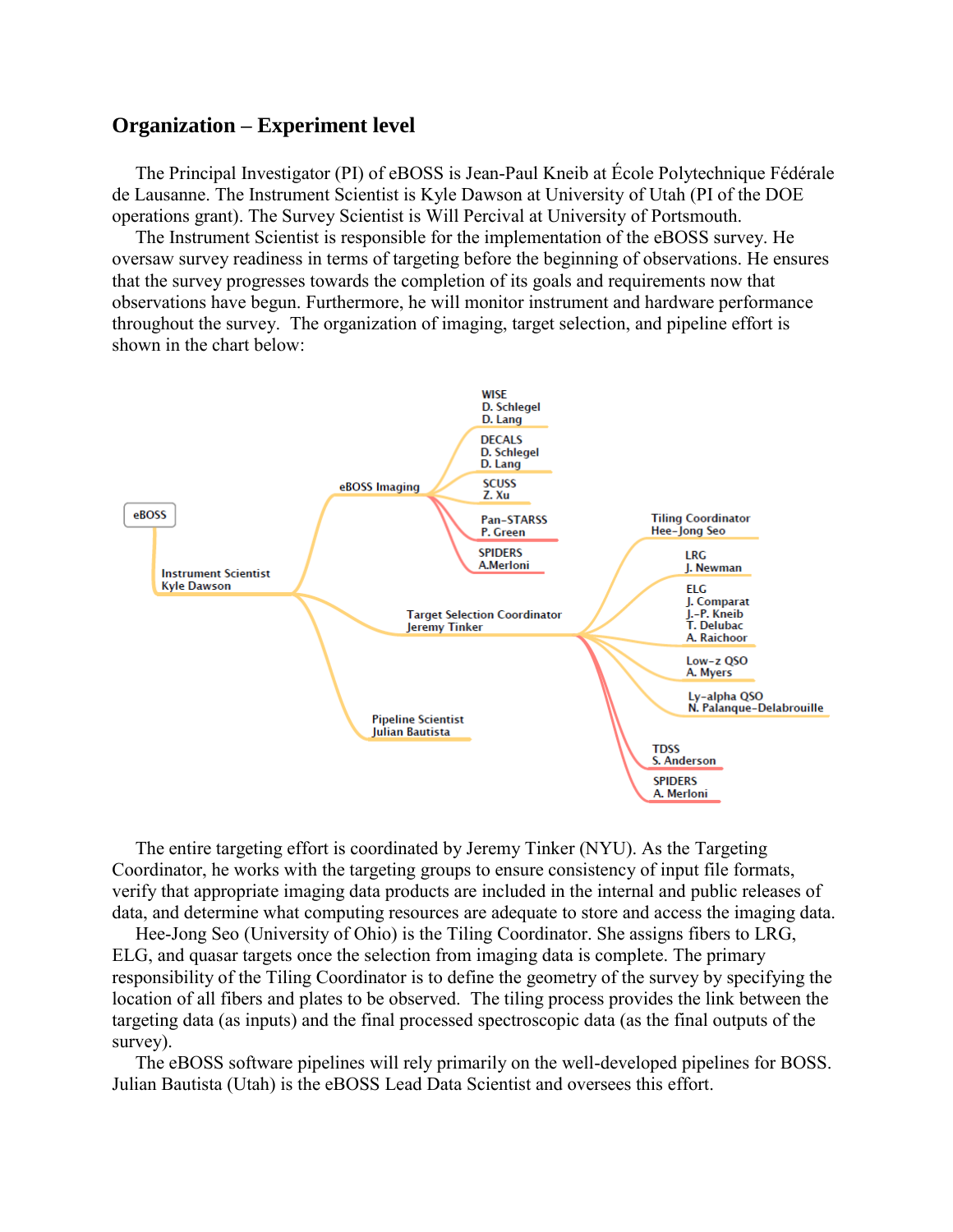## **Collaboration:**

 The SDSS-IV collaboration has received financial contributions from 25 institutions who have signed as full members. There are six participation groups comprising 24 institutions of named individuals with data rights. There are 23 institutions who have signed as associate members, with data rights to a limited number of scientists. These members have full access to the eBOSS data and the data obtained from the other SDSS-IV surveys during the proprietary period. Those members of SDSS-IV who are specifically interested in eBOSS subscribe to an internal mailing list. There are 262 individuals subscribed to the eBOSS mailing list.

 The collaboration policies are described in the SDSS-IV Principles of Operations and in the SDSS-IV Publication Policy. The elected Scientific Spokesperson leads the science collaboration with the support of the Collaboration Council, which consists of representatives from member institutions. There are a number of Scientific Working Groups which coordinate the efforts of collaboration members, organized according to broad scientific themes.

#### **Data policy management:**

 The SDSS-IV Principles of Operations and Publication Policy define the policies for use and publication of data prior to its public release. The SDSS-IV Director (Michael Blanton, NYU) has final authority on determining when data can be released to the public. There is a dedicated Data Management team, led by Joel Brownstein (U. of Utah), Anne-Marie Weijmans (St. Andrews), and Ani Thakar (JHU) that has primary responsibility for data management, data documentation, and data distribution to the collaboration and the public.

# **Data Description & Processing:**

 The eBOSS survey produces 1000 spectra per 15 minute exposure, each covering nearly 7000 angstroms in wavelength at a sampling of roughly 1 angstrom per pixel. Each 15 minute exposure is processed immediately on-site using a fast, automated data reduction pipeline to check quality. A postdoctoral researcher at the University of Utah is responsible for this data reduction pipeline and for establishing eBOSS operational procedures at the mountain.

 These raw data are sent from the site of the observatory to a Science Archive Server (SAS) system at the University of Utah each morning. When the transfer is complete, they are fully processed by an automated data reduction pipeline that takes roughly 10 hours to reduce a full night of data. The data reduction pipeline consists of two largely independent steps: extraction and classification. The extraction step from the raw CCD images results in wavelengthcalibrated and flux-calibrated spectra. In the second step, the one-dimensional spectra are classified into object types and redshift and recorded in a catalog. The Lead Data Scientist for eBOSS is responsible for ensuring this data-reduction pipeline runs successfully and for providing information on the data content to the collaboration.

#### **Data Products and Releases:**

 The raw data, extracted spectra, and catalog of spectral classifications are available to members of the collaboration within 24 hours of the observation under nominal circumstances. The data are stored on the SAS at the University of Utah, mirrored to a Science Archive Mirror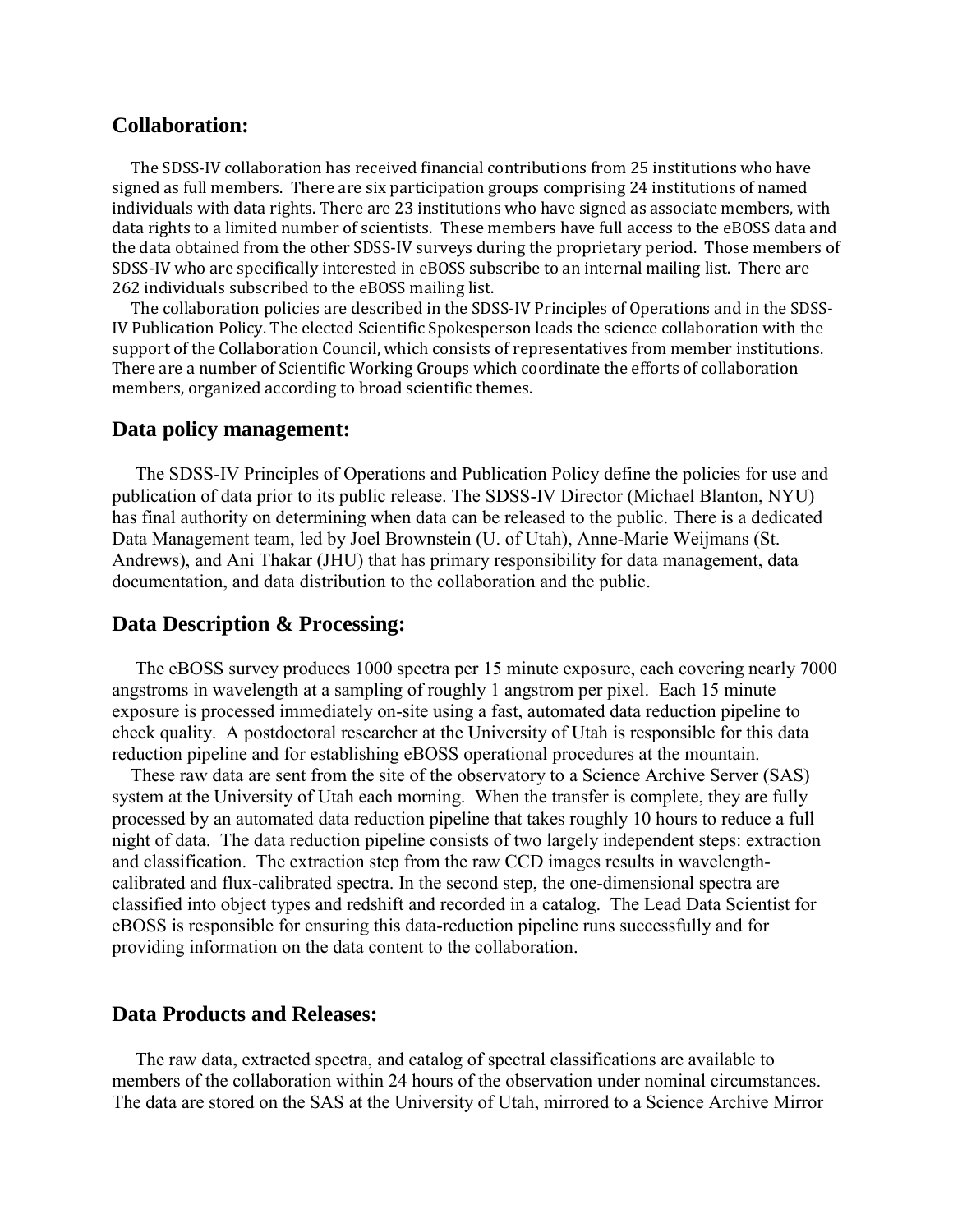(SAM) facility hosted at NERSC, and backed up to tape through NERSC's high-performance storage system (HPSS). The data are available to members of the collaboration through a web interface, rsync, and Globus transfers. The Center for High Performance Computing (CHPC) at the University of Utah provides much of the infrastructure, network specialists, and the tier-3 data center that houses the SDSS cluster and file system. In addition, members of the collaboration can obtain affiliate login accounts on the servers at University of Utah to access the data directly on local filesystems.

 On regular intervals of roughly two years, the data-reduction pipeline will be frozen and all raw data will be re-processed into extracted spectra and a catalog of classifications. All three levels of data will be placed into a dedicated repository. The results of cosmological analysis will be published on roughly this schedule using the sample of each dedicated release as the basis for the measurement.

 Public release of the eBOSS data will be made through four scheduled data releases that contain the identical information found in the dedicated samples for cosmology measurements. There is a proprietary period for data in each release such that at least one year passes from the time of the observation to the time of the public release. The first release will occur in July 2016 and will include a representative sample of roughly 100,000 spectra taken at the conclusion of SDSS-III and in the first year of SDSS-IV. The first two years of spectra will be released in July 2017. The first four years of spectra will be released in July 2019. The full sample will be released at the end of 2020. Each of these public releases of eBOSS data will be executed as part of a coordinated project-wide SDSS-IV data release (DR), with the next release (July 2017) being designated DR14.

 The primary public portals for SDSS-IV data are the SAS at the U. of Utah (described above) and the Catalog Archive Server (CAS) and SkyServer system at Johns Hopkins University (JHU). SkyServer is a feature-rich interactive graphical web interface to the SDSS data set. SkyServer provides simple form-based access to the catalogs, and informative "Explore" pages for each photometric and spectroscopic object, suitable both for education and for quicklook purposes by researchers. The CAS is a comprehensive SQL database of SDSS catalog data that can be queried either through a SkyServer web interface or through the scriptable CASJobs system. It allows uploads of user data and server-side manipulations, making it a powerful platform for efficient, sophisticated catalog analysis.

# **Plan for Serving Data to the Collaboration and Community:**

 All of the data accessible to the eBOSS collaboration and used in the primary cosmological analyses will be documented and included in the four public releases, thus enabling validation of results by anyone outside of SDSS-IV. In addition to access by the CAS and Skyserver described above, the data will be presented in the same format as that used by the collaboration.

 As in SDSS-III, each data release will be preceded by a "documentation festival" that gathers a focused team from across the collaboration to complete the online documentation and tutorials necessary for the broader community to take full advantage of the scientific potential of the SDSS-IV archive. All pipeline code associated with release data will simultaneously be made available to the public through the SDSS-IV SVN server.